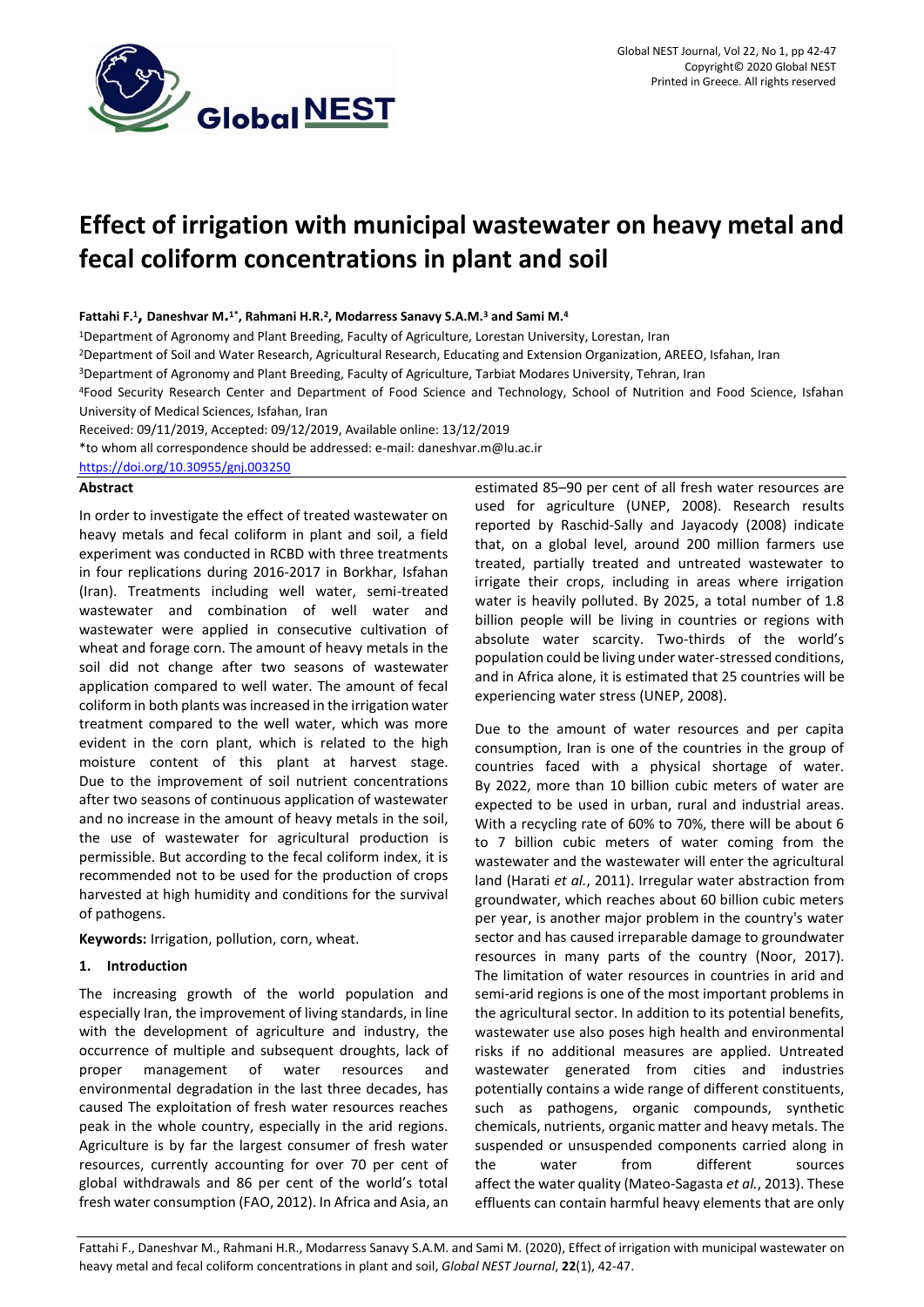needed at very low concentrations of the plant. Typically heavy elements include cadmium, chromium, lead and zinc and some other metals that cannot be decomposed by chemical or biological processes in nature, remain unchanged in the soil and enter the organism's food chain (Baldwin and Marshal, 1999). Wastewater has the potential to cause diseases because it contains bacteria, viruses and parasites. Untreated and semi-treated wastewater has a variety of human pathogens. Some of these pathogens are long-lived in the environment and can potentially be transmitted to humans. Survival of pathogens in different environments depends on irrigation methods, high temperature, drying and UV. These factors can lead to faster deaths of pathogens from the surface of the material (Hutchison, *et al.*, 2004).

Coliforms are used as an appropriate microbial indicator to indicate fecal contamination in food and water samples. Among the factors that cause this group of bacteria to be used as a microbial indicator to indicate fecal contamination of water are their natural habitat in the digestive tract of warm-blooded animals, so they are present in the faeces in large numbers. Their durability in water is higher than other pathogenic intestinal bacteria that causes this, Coliforms can also be present when waterborne intestinal bacteria are present. There is no significant proliferation in water.

Wastewater is one of the most unusual water resources and its application in agriculture requires special management that, while optimally utilizing it, does not pose environmental and health risks to soil, plants and surface and groundwater resources. The purpose of this study was to investigate the effects of semi-treated wastewater on heavy metals in soil and fecal coliforms in different plant components on wheat and forage maize rotation in a land plot in Borkhar, Isfahan (Iran).

#### **2. Materials and methods**

This research was conducted during 2016-2017 in a plot of 1000 square meters in the Dolatabad area of Isfahan province. It is located in 32° 48' N latitude and 51° 44′ E longitude and 1560 m Altitude from sea level with dry climate. In order to determine the chemical and physical properties of the soil, four soil samples were collected and sent to the Laboratory of Soil and Water Research Center of Isfahan Agricultural and Natural Resources Research Center. These samples were also analyzed for standard physic-chemical properties. The soil samples were air-dried and ground to pass a 2 mm sieve size, and then extracted using a solution of DTPA (0.05 mol/l) contains CaCl2 (0.01 mol/l) in pH of 7.3 (Lindsay and Norvell, 1978). The extractable DTPA-Pb, Cu, Fe, Cd, Ni, Cu, and Zn were determined by atomic absorption method. Physical and chemical properties of soil in experimental field were presented in Table 1.

**Table 1** Physical and chemical characteristics of the tested soil

| Soil texture | $(EC)$ (dSm <sup>-1</sup> ) | pH (1:2) | N-total | ОС   |             |     | Cu   | Zn   | Mn   | Fe   | Ni   | Cd   | Ph |
|--------------|-----------------------------|----------|---------|------|-------------|-----|------|------|------|------|------|------|----|
|              |                             |          | (%)     |      | $(mg kg-1)$ |     |      |      |      |      |      |      |    |
| Silty clay   | 4.4                         | 7.52     | 0.05    | 0.51 | 4.45        | 319 | 1.12 | 0.72 | 4.36 | 13.8 | 0.76 | 0.06 |    |

Experimental design was a randomized complete blocks with four replicates. The irrigation treatments were: well water in as a control treatment (T1); irrigation with treated

municipal wastewater (T2). 50% well water and 50% treated municipal wastewater (T3). Quality of well water and treated wastewater are shown in Table 2.

**Table 2** Water analysis of the well water and wastewater **EC\*10<sup>6</sup> pH TDS N-NH4 N-NO3 P K Mn Fe Zn Pb Cd Cr µS cm-1 (mg L-1)** Well water 3.36 7.7 2150 0 2.4 0.12 6.7 0.08 0.01 0.01 0.02 0.01 0.01 Waste water 1.70 7.2 1088 46 7.80 5.8 11.9 0.07 0.06 0.05 0.02 0.01 0.01

According to the results of soil analysis, 300 kg ha<sup>-1</sup> of superphosphate fertilizer was mixed with secondary soil tillage. Nitrogen fertilizer required by urea fertilizer was fed on two planting and stemming times of 250 kg ha<sup>-1</sup>. Experiment plots were seeded with Roshan cultivar with 20 cm row to row distance and 2 cm between plants. Wheat seeds was planted manually in October 2016. Seeds were sown 4 cm deep. There was 4 m distance between plots to prevent of water leakage. All operations were done regularly during the growing season. Weeds were removed by hand. After planting, irrigation was applied as required during the growing season. The wheat was harvested in June 2017. For measurement of plant characteristics two edge rows eliminated as margin effects and two square meter of each plot was used for sampling. Data collected (Obtained by combining the four center rows at each

experiment unit) included: grain yield, 1000-grain weight, number of grain per ear, grain and straw N, P and K content. Soil samples were collected randomly after harvesting from different each experiment unit and analyzed for N, P, K, Cd, Pb and Ni. After wheat harvest, the experiment units were plowed again and prepared for corn planting. Corn seeds was planted manually in June 2017. Sowing was done as rows in 70 cm wide rows with 15 cm spacing within-rows with six rows per plot by Single Cross 704 cultivar. By reaching the soft dough stage, it was taken to sample and sent to the laboratory to measure the traits. Fresh forage weight (yield), ear, stalk and leaf fresh weight, grain and mix stem leaf N, P and K content were measured. after forage corn harvest, Soil samples were collected randomly after harvesting forage corn from different each experiment unit and analyzed for N, P, K, Cd, Pb and Ni. For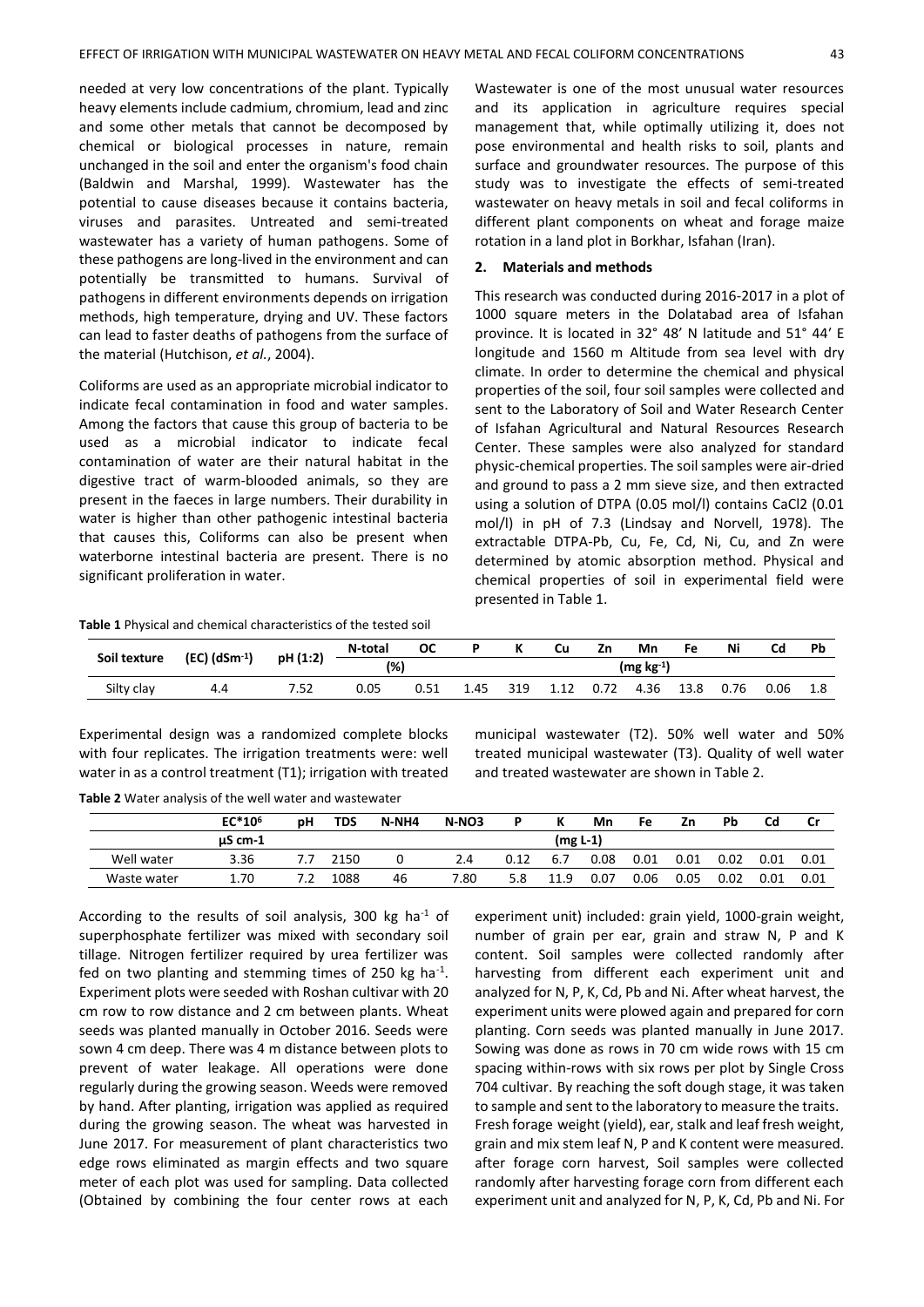plant analysis, after harvesting each plant and drying their plant samples (in the oven for 48 hours and 70 °C), the total nitrogen concentration in the seeds, stems and leaves was determined by the Kjeldahl method (Bremner, 1996), To determine phosphorus in plant samples, The colorimetric method was performed at a wavelength of 470 nm using a spectrophotometer. Potassium of the plant organs was performed using flame photometric method (Waling *et al.*, 1989). For bacterial analysis of the plant, at the end of the growing season and after the final irrigation of the plots, by dropping the side rows of each plot as marginal rows, plants were randomly selected from the middle of the plot and Leaf, stem and seed samples were collected in four replications and the bacteria were counted by MPN method (APHA, 2005). Statistical analysis was performed using SAS statistical software. Means were compared by using the least significant difference of Fisher LSD method at 5% probability level.

# **3. Results and discussion**

# *3.1. Macronutrients and heavy metal*

After harvesting wheat and corn, soil nitrogen, phosphorus and potassium concentrations were measured in all three irrigation treatments. The effect of water treatment on the amount of residual phosphorus in soil after wheat harvest was significant at 5% probability level but it was not significant on soil nitrogen and potassium content (Table 5). Mean comparison results showed that the amount of residual phosphorus in soil after wheat and maize harvest increased by 29% and 85%, respectively, as compared to control treatment but the amount of soil nitrogen and potassium after wheat harvest was not affected by treatments. Also Mean comparison results showed that the amount of nitrogen and potassium in soil after corn increased by 28% and 11%, respectively. The amounts of heavy metals including cadmium, lead and chromium in soil were measured in all three irrigation water treatments after wheat and maize harvest. The effect of irrigation treatment on the concentration of each of the above heavy metals in the soil after wheat harvest and maize was not significant at 5% probability level (Table 5) and there was no statistically significant difference between the results of the mean comparison of these elements in thesoil (Table 3).

**Table 3** The effect of irrigation treatments on nutrient and heavy metals content in soil after wheat and corn harvesting

|                   |                    |                                | Wheat                     |                        |                      |                             |  |
|-------------------|--------------------|--------------------------------|---------------------------|------------------------|----------------------|-----------------------------|--|
| <b>Treatments</b> | Total nitrogen (%) | Phosphorus ( $mg \, kg^{-1}$ ) | Potassium (mg $kg^{-1}$ ) | Chrome (mg $kg^{-1}$ ) | Lead (mg $kg^{-1}$ ) | Cadmium ( $mg \, kg^{-1}$ ) |  |
| Well water        | 0.035a             | 5.175 b                        | 362.5a                    | 0.107a                 | 1.340a               | 0.04a                       |  |
| Wastewater        | 0.040a             | 6.700 a                        | 396.5 a                   | 0.105a                 | 1.345a               | 0.03a                       |  |
| Alternate         | 0.035a             | 5.250 b                        | 385.5 a                   | 0.105a                 | 1.330a               | 0.04a                       |  |
| Corn              |                    |                                |                           |                        |                      |                             |  |
| <b>Treatments</b> | Total nitrogen (%) | Phosphorus $(mg kg-1)$         | Potassium (mg $kg^{-1}$ ) | Chrome (mg $kg^{-1}$ ) | Lead (mg $kg^{-1}$ ) | Cadmium (mg $kg^{-1}$ )     |  |
| Well water        | 0.052 b            | 1.97 <sub>b</sub>              | 354.7 b                   | 0.102a                 | 0.915a               | 0.040a                      |  |
| Wastewater        | 0.067a             | 3.65a                          | 393.7 a                   | 0.102a                 | 0.997a               | 0.040a                      |  |
| Alternate         | $0.060$ ab         | 2.95a                          | 388.2 ab                  | 0.112a                 | 1.055a               | 0.040a                      |  |

*Means with different letters on the same column are significantly different (P < 0.05) based on LSD test.*

Use of wastewater in irrigation, firstly it is important to supply water in arid areas and secondly to supply some of the plant nutrients needed. It should be noted that due to wheat cultivation, less water is used to complete the plant life than maize cultivation, which affects the total amount of water entering the soil and nutrients entering the soil, On the other hand in corn cultivation, treatments were similarly applied to the same plots of the first experiment and this may affect the amount of nitrogen input to the soil. In a study, increased levels of nitrogen, potassium, and phosphorus in rapeseed were reported in treatments irrigated with effluent compared to the control, which could provide part of the plant's nutritional requirement (Mozafari *et al.*, 2013). What is certain is that many wastewater alone cannot meet the nutritional requirements of plants for high levels of nutrients, including nitrogen. Therefore, in such cases, their application with appropriate amounts of chemical fertilizers to meet the plant's nutritional needs should be considered (Sommers *et al.*, 1976). On the other hand, the

results also showed no significant difference between potassium and phosphorus concentrations in wastewater and well water treatments (Nazari *et al.*, 2006). Lack of nutrients in sufficient concentrations in wastewater and soil, element type, short time to accumulate sufficient amount of wastewater elements in soil, plant factors and soil characteristics, including pH and Soil adsorption it affects the accumulation of elements in the soil.

Similar results have been observed by other researchers in the field, In India, irrigation with wastewater increased the amount of macro nutrients (nitrogen, potassium) and soil organic carbon, and yield of wheat was higher than that of ordinary irrigated plots (Singh *et al.*, 2012). The results of Alimohammadi's research (2015) also showed that the amount of macro phosphorus and potassium at 0-30 cm depth of soil increased for 3 years in wastewater treatment compared to normal water (control) in alfalfa cultivation, but the amount of soil nitrogen was not significantly different (Alimohammadi, 2015). The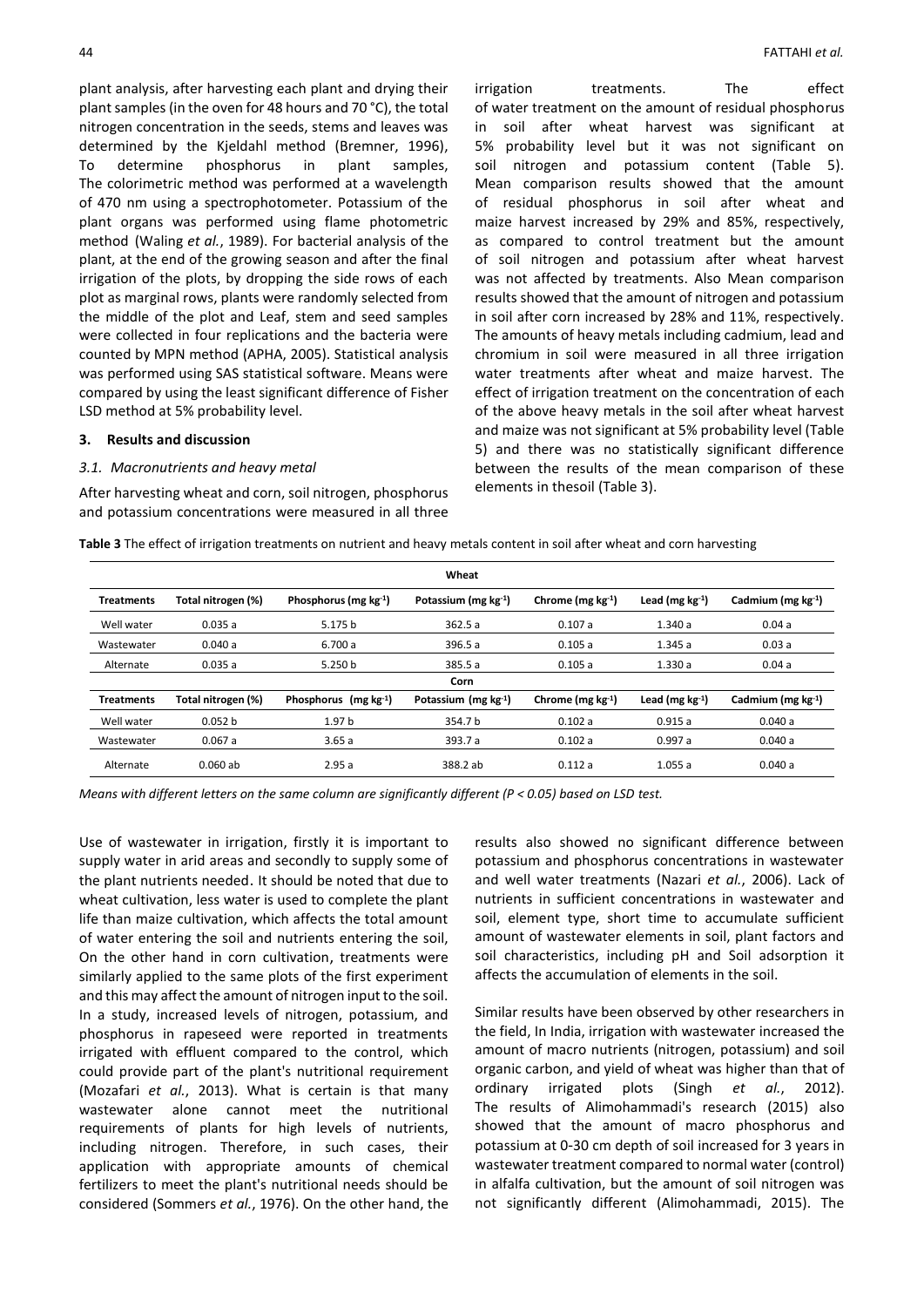results of this and other experiments show that the use of municipal wastewater is effective on the amount of macro nutrients in the soil and increases the entry of these elements into the soil. This increase is primarily due to the higher concentration of nutrients in the effluent than the well water and secondly to the effluent characteristics such as pH and lower sodium content, which makes the effluent irrigation superior to the well water and provides part of the plant nutrient requirement (Table 2). Increasing the duration of application and the amount of effluent in a soil has the effect of increasing the amount of nutrients in the soil.

In this experiment, an increase in the amount of soil nutrients in corn was more pronounced than the wheat because of the greater amount of effluent consumed and the duration of use. This subject shows, these properties can be effective in reducing the consumption of macro fertilizers.

There are numerous studies on the use of wastewater as a source of agricultural water supply And sometimes different results are observed, for example In a 7-year study, the use of municipal wastewater did not change the concentrations of iron, copper, manganese, nickel, and lead (Safari Sanjani, 1995). In contrast, a 50-year study showed that irrigation with effluent had a significant increase in the concentration of cadmium, lead, nickel, zinc and copper relative to the reference soil (irrigated with well water) (Chen *et al.*, 2009). Lead is one of the most important pollutants, and many researchers believe that alkaline soil can prevent toxicity (Ioannis and Prodromos, 2009). Therefore, soil pH affects the solubility and transport of heavy metals. Munir *et al.* (2006) reported that irrigation of forage plants with municipal wastewater for 2 to 10 years increased the concentration of zinc, copper, iron and manganese in the soil. Any change in the concentration of any metal in the soil is a function of the concentration of the metal in the effluent (which depends on the origin of the effluent), the amount of effluent used, the plant harvest and sometimes the leaching. Long-term use of industrial wastewater in irrigation can lead to heavy metal accumulation in soils and plants. According to the results of the concentration table of the above elements in the effluent of the municipal treatment plant, the concentration of heavy elements is generally very low (Table 2). On the other hand, the period of effluent use in this experiment was short-lived. In other studies that have chosen long-term time frames, there has been a general shift in the concentration of these elements in the soil. Based on the results of this experiment, it can be recommended to use municipal wastewater in short or medium term with proper management for irrigation.

#### *3.2. Fecal coliform in plant*

The amount of fecal coliform in wheat grain and straw, leaf and stem (lower and middle part of stem) Corn was measured in three treatments. Analysis of variance showed that the effect of irrigation water treatment on fecal coliform in wheat (grain and straw) and maize (leaf, stem and grain) organs was significant at 5% probability level (Tables 5). The highest amount of fecal coliform in wheat

straw and grain was obtained in wastewater and intermittent irrigation treatments respectively. The highest amount fecal coliforms of corn grain and leaf obtained in wastewater and intermittent irrigation treatments respectively and the lowest amount was obtained in well water treatment (Table 4). Since the stem is in direct contact with the effluent, in maize, samples were collected from middle and lower stem and the highest amount of fecal coliforms was observed in wastewater and intermittent irrigation treatments in the lower stem samples compared to the middle stem.

As mentioned, Wastewater treatment to well water increased the amount of fecal coliform in wheat and forage maize plant samples, The important point here is that the higher the amount of coliform in corn samples than wheat, which may depend on the amount of moisture in the organs of this plant, Because forage maize generally has a high moisture content at harvest, but wheat samples have a very low moisture content at harvest stage.

The presence of moisture is one of the important factors in the survival of these microscopic organisms and the use of effluent to produce green forage such as forage maize is not recommended due to high moisture content in plant organs, But in the case of wheat, factors such as the interval between harvest to consumption, exposure to sunlight for longer periods, and high temperatures at harvest time can reduce the microbial load. It should be noted, that wind or animal manure can also transmit fecal coliforms to aerial organs, especially leaves and stems, but the seed generally grows within a certain cover and is less susceptible to contamination.

Other studies have found similar results. For example, the amount of lactose-positive bacteria, total and fecal coliforms of old leaves were higher than new leaves, which could be due to the proximity of old leaves to the ground and their potential to be further contaminated with effluent during irrigation (Alinezhadian *et al.*, 2012).

In this experiment, maize stem samples obtained from the lower part of the plant showed more coliform than the upper part of the stem. The direct contact of the wastewater with the lower parts of the maize stem, lack of direct light irradiation and higher relative humidity inside the canopy seems to be the result. Survival of pathogens in different environment depends on the tissues moisture content, irrigation systems, high temperature and ultralight. These factors can lead to the death of pathogens agents (Hutchison *et al.*, 2004). Some researchers suggest that non-crude products or their moisture content are low when consumed and it's a long time from harvest to consumption, wastewater can be used for irrigation. Pathogens are mostly transmitted to root crops such as radishes, lettuce and other vegetables in the soil environment, jeopardizing the health of the food, especially when consumed by crude consumers, but for cereal crops, the use of effluent creates less problems (Natvig *et al.*, 2002).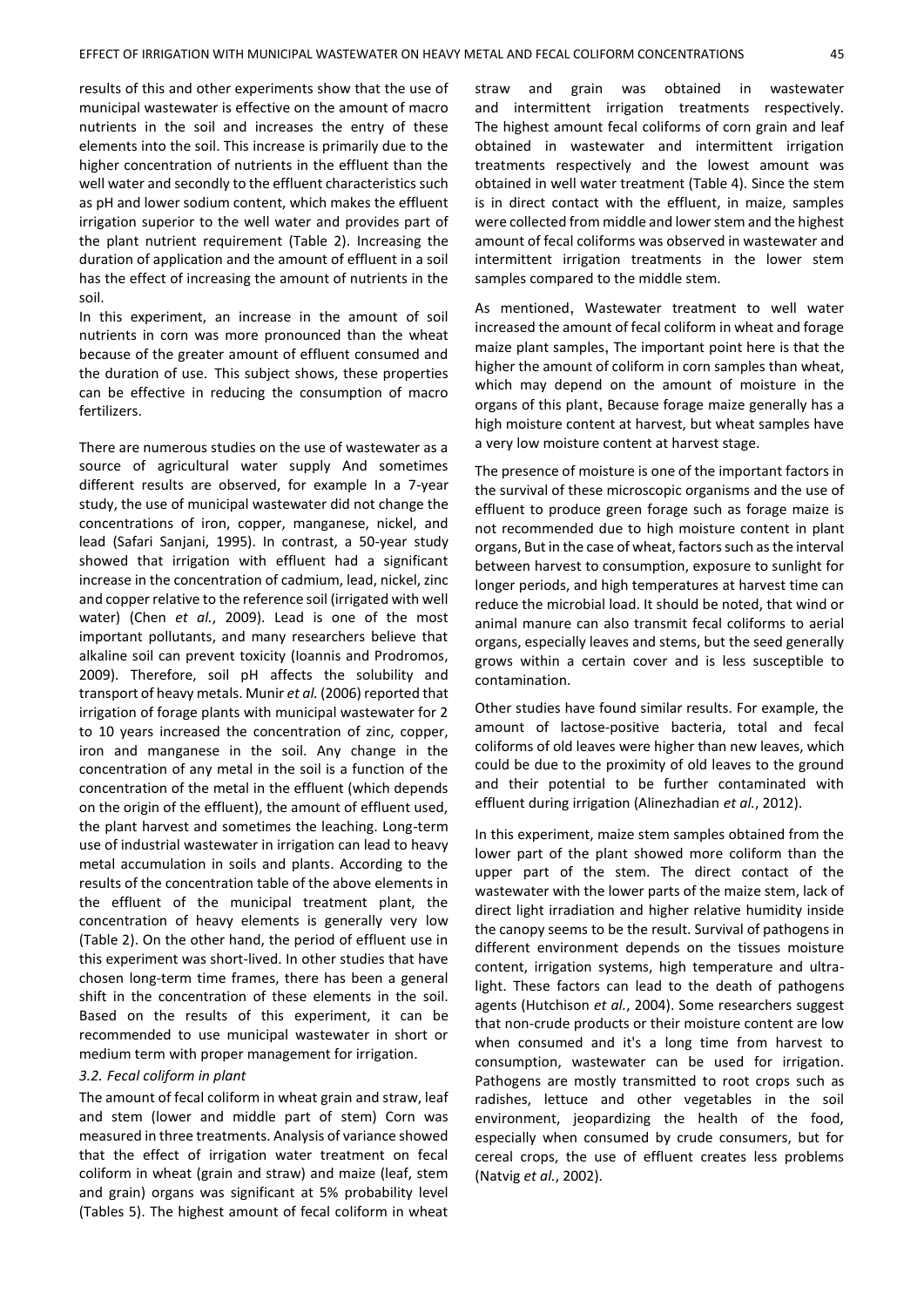| <b>Treatments</b> | Fecal coliform (stalk Middle) (CFU) | Fecal coliform (stalk down) (CFU)  | Fecal coliform (corn leaf) (CFU) | Fecal coliform (corn grain) (CFU) |
|-------------------|-------------------------------------|------------------------------------|----------------------------------|-----------------------------------|
| Well water        | 1685 b                              | 4075 с                             | 7275 c                           | 2.5c                              |
| Wastewater        | 13025 a                             | 30500 a                            | 22600 a                          | 1100 a                            |
| Alternate         | 11400 a                             | 10275 b                            | 15100 b                          | 592 b                             |
| <b>Treatments</b> | Fecal coliform (Wheat grain) (CFU)  | Fecal coliform (Wheat straw) (CFU) |                                  |                                   |
| Well water        | 0B                                  | 1300 c                             |                                  |                                   |
| Wastewater        | 2.5a                                | 5577 a                             |                                  |                                   |
| Alternate         | 2.5a                                | 2227 b                             |                                  |                                   |

## **Table 4** The effect of irrigation treatments on nutrient and heavy metals content in soil after wheat and corn harvesting

*Means with different letters on the same column are significantly different (P < 0.05) based on LSD test.*

**Table 5** The results of variance analysis of the effect of irrigation treatments on soil and fecal coliform

|               |                                    |                                     |                                        | (Mean of square)            |                            |                                       |                                      |  |  |
|---------------|------------------------------------|-------------------------------------|----------------------------------------|-----------------------------|----------------------------|---------------------------------------|--------------------------------------|--|--|
|               |                                    | Soil samples after wheat harvesting |                                        |                             |                            |                                       |                                      |  |  |
| S.V           | Df                                 | <b>Total Nitrogen</b>               | Phosphorus                             | Potassium                   | Cadmium                    | Chrome                                | Lead                                 |  |  |
| Block         | 3                                  | 0.00006                             | 0.347                                  | 834.6                       | 0.00009                    | 0.0012                                | 0.0033                               |  |  |
| Treatments    | 2                                  | 0.00003                             | 2.955*                                 | 1196.3                      | 0.0001                     | 0.0000                                | 0.0002                               |  |  |
| Error         | 6                                  | 0.00003                             | 0.3691                                 | 556.33                      | 0.0006                     | 0.0003                                | 0.0044                               |  |  |
| CV (%)        |                                    | 15.74                               | 10.64                                  | 6.185                       | 18.181                     | 16.59                                 | 4.987                                |  |  |
|               | Soil samples after corn harvesting |                                     |                                        |                             |                            |                                       |                                      |  |  |
| S.V           | Df                                 | <b>Total Nitrogen</b>               | Phosphorus                             | Potassium                   | Cadmium                    | Chrome                                | Lead                                 |  |  |
| <b>Block</b>  | 3                                  | 0.00002                             | 0.412                                  | 71.63                       | 0.00009                    | 0.00004                               | 0.0128                               |  |  |
| Treatments    | $\overline{2}$                     | 0.0002                              | 2.822*                                 | 1782.3                      | 0.0001                     | 0.00013                               | 0.0198                               |  |  |
| Error         | 6                                  | 0.00004                             | 0.298                                  | 503.22                      | 0.0006                     | 0.00004                               | 0.0082                               |  |  |
| CV $(%)$      |                                    | 11.453                              | 19.155                                 | 5.920                       | 18.181                     | 18.181                                | 9.196                                |  |  |
| Wheat samples |                                    |                                     |                                        | Corn samples                |                            |                                       |                                      |  |  |
| S.V           | D f                                | Fecal coliform (Wheat grain)        | <b>Fecal coliform (Wheat</b><br>straw) | Fecal coliform (corn grain) | Fecal coliform (corn leaf) | <b>Fecal coliform (stalk</b><br>down) | <b>Fecal coliform (stalk Middle)</b> |  |  |
| Block         | 3                                  | 0.0022                              | 250544.4                               | 1860.8                      | 2598888                    | 616667                                | 216577                               |  |  |
| Treatments    | 2                                  | 8.333*                              | 20253175*                              | 1206775**                   | 235663333**                | 763847500**                           | 150411633**                          |  |  |
| Error         | 6                                  | 0.0055                              | 211952.7                               | 2015.8                      | 778888                     | 734167                                | 1941411                              |  |  |
| CV (%)        |                                    | 4.472                               | 15.16                                  | 7.946                       | 5.890                      | 5.731                                 | 16.009                               |  |  |

*ns, \* and \*\* are not significant, significant at 5 % and 1 % level of probability, respectively.*